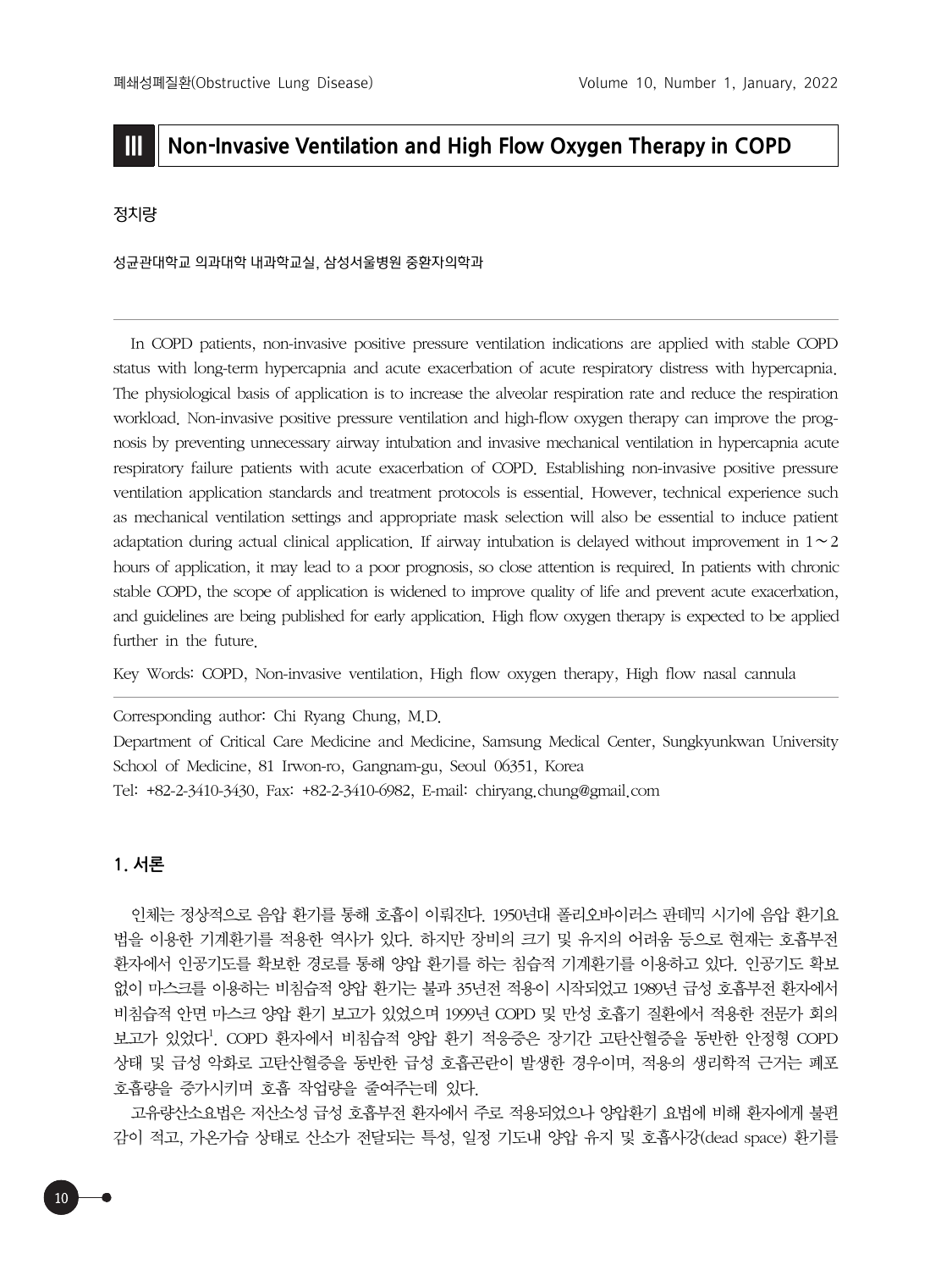개선하여 호흡 작업량을 개선하는 효과로 COPD 환자에서 적용되었고 최근 안정상태의 COPD 환자의 산소요법 및 급성 악화에서 점차 적용을 확대해가는 추세이다.

저자는 COPD 환자에서 비침습적 양압환기 및 고유량 비강 캐뉼라 산소요법을 적용하는 최근 가이드라인 요약 및 실제 적용 시 주의할 점을 위주로 정리해보았다.

# **2. 본론**

### **1) 최근 가이드라인 및 연구결과 요약**

## **(1) 비침습적 양압환기**

① 안정상태<sup>24</sup>: 고탄산혈증을 허용하는 치료전략이 다발성 장기에 악영향을 끼친다는 연구결과들이 있고<sup>5</sup> 최 근 13개 무작위대조시험에서 사망 및 입원 감소효과를 보여 2020년 미국흉부학회 가이드라인에서는 이산화탄소 분압이 45 mmHg를 초과하는 안정형 COPD 환자에서 비침습적 양압환기를 적용할 것을 권고하고 있다. 또한 정상 동맥혈 이산화탄소분압을 유지하는 것을 목표로 할 것에 대한 권고안도 포함하고 있다. 중장기적으로 호흡기 관련 개선 뿐만 아니라 삶의 질 개선에도 도움이 된다는 보고들이 있다.

**② 급성 악화상태4 :** 급성 호흡성산증, 인공 기도삽관 및 침습적 기계환기를 예방하는데 역할이 있다. 또한 기계 환기 이탈 후 재삽관율을 줄이는데 고유량산소요법과 병행하여 적용할 수 있다. pH 7.35 이하, 이산화탄소분압  $45$  mmHg 초과 및 호흡수가 20∼24회/분을 넘는 경우 일반적인 약물치료에 반응이 없다면 적용을 고려한다 $^6$ .

#### **(2) 고유량 비강 캐뉼라 산소요법**

**① 안정상태7 :** 2019년 메타분석에서 동맥혈산소분압의 감소, 삶의 질 개선, 급성 악화 감소에서 긍정적인 결과 를 보였으나 운동능력, 입원율 및 사망 개선에 의미 있는 결과를 보여주진 않았다. 고유량산소요법은 가온가습 한 산소를 전달하여 기존 산소요법에 비해 기도위생 및 점막 기능 유지에 장점이 있고 고유량 및 정확한 산소농 도를 전달하여 운동 시 호흡곤란 및 저산소증 예방에 도움이 될 수 있는 생리적 근거를 갖고 있어 앞으로 임상연구에서 좋은 결과가 기대된다.

**② 급성 악화상태8 :** 고탄산혈증 개선을 위한 환기방법으로 고유량산소요법은 양압환기에 비해 환기 개선 능력 이 떨어지는 것이 분명하다. 하지만 환자 적응(유순도) 측면에서 양압환기요법은 실패 가능성이 높기 때문에 오랜 시간동안 적용가능한 장점으로 적용의 효과를 보여주는 연구들이 발표되고 있다. 또는 양압환기 및 고유량 산소요법을 교대로 적용하여 서로의 장단점을 보완해가는 치료전략도 소개되고 있어 앞으로 적용 범위가 확대 될 것으로 보인다.

#### **2) 비침습적 양압환기 적용 시 주의점**

비침습적 양압환기 적용기준 및 진료 프로토콜 수립도 중요하지만 실제 임상에서 적용하는 시기에 환자의 적응을 잘 유도하도록 기계환기 셋팅 및 적절한 마스크 선택 등 기술적인 경험도 중요할 것이다.

#### **(1) 비침습적 양압환기 셋팅**

호기기도양압(expiratory positive airway pressure, EPAP)은 3∼6 cmH2O, 흡기기도양압(inspiratory positive airway pressure, IPAP) 12∼20 cmH2O로 점진적으로 시작하며 흡기 및 호기 시간비율은 1 : 2∼1 : 3, 흡기시간 은 0.8∼1.2초로 시작하며 환자 적응상태를 면밀히 관찰하며 조절한다.

#### **(2) 마스크 인터페이스 선택(Figure 1)9**

구강, 코, 얼굴, 헬멧 마스크 등 다양한 인터페이스가 개발되었다. 환자 얼굴의 해부학적 특성마다 개별화된 장비 선택이 필요하고 초기 적용 실패의 가장 많은 원인이 환자 불편감 호소이므로 적절한 마스크 선택이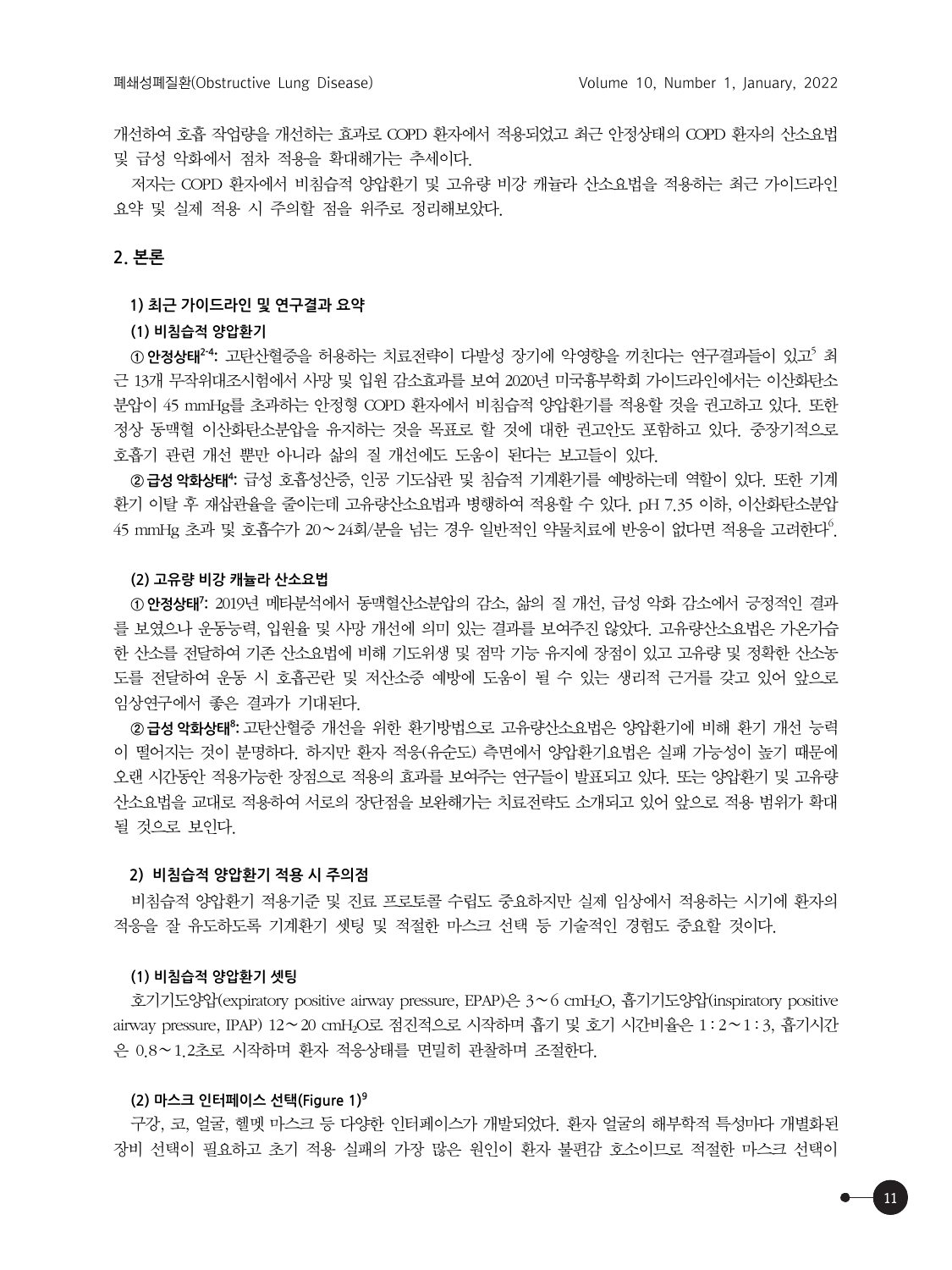

Figure 1. Various types of masks for non-invasive ventilation<sup>9</sup>.

중요하다. 최근에는 급성 호흡부전 환자에서 헬멧 마스크를 적용하여 인공기도 삽관을 줄이는 데 효과적이라는 보고도 발표되어 COPD 환자에서 그 적용범위가 넓혀지는지 지켜볼 필요가 있다<sup>10</sup>. 또한 마스크 고정 시 과도한 압력으로 압박궤양 및 불편감을 주지 않도록 주의해야 한다.

## **(3) 진정제 사용(급성 악화상태)**

비침습적 양압환기 적용 시에는 진통제나 진정제의 적절한 사용이 환자 적응에 도움이 된다. 일반적으로 비침습적 양압환기 적용시 의식저하를 면밀히 살펴야 하기 때문에 방해요소가 될 수도 있지만 북미 및 유럽 다기관 연구에서 85%에서 진정제, 94%에서 진통제를 사용하여 적용 시 환자 유순도를 높이려는 시도가 이뤄지 고 있다. 최근에는 덱스메데토미딘 적용 후 유리한 경과를 보일 수도 있다고 한다".

## **(4) 비침습적 양압환기 실패 요인**

**① 환자요인:** 폐렴 및 객담 배출량, 불량한 영양상태 등

**② 중재요인:** 환자 환기 비동기(patient ventilator asynchrony), 많은 누출량(high leak)

- 임상에서 가장 까다로운 부분으로 환자의 식도나 상기도로 새는 누출량이 예상보다 많아 과도한 가스가 소화기관에 축적되는지 모니터링이 필요하다. 또한 자동 유발(auto triggering)되어 호흡과 동율이 잘 되는지도 면밀히 확인해야 한다.

**③ 결과요인:** 적용 1시간 내 환기관련 지표 호전 실패

- 기도삽관 및 침습적 기계환기가 지연되어 불량한 예후로 이어지지 않도록

#### **(5) 기도삽관 및 침습적 기계환기 적용**

12

비침습적 양압환기 및 고유량 산소요법 적용 1∼2시간 이후에도 pH<7.2, 빠르고 얕은 호흡지수(rapid shal-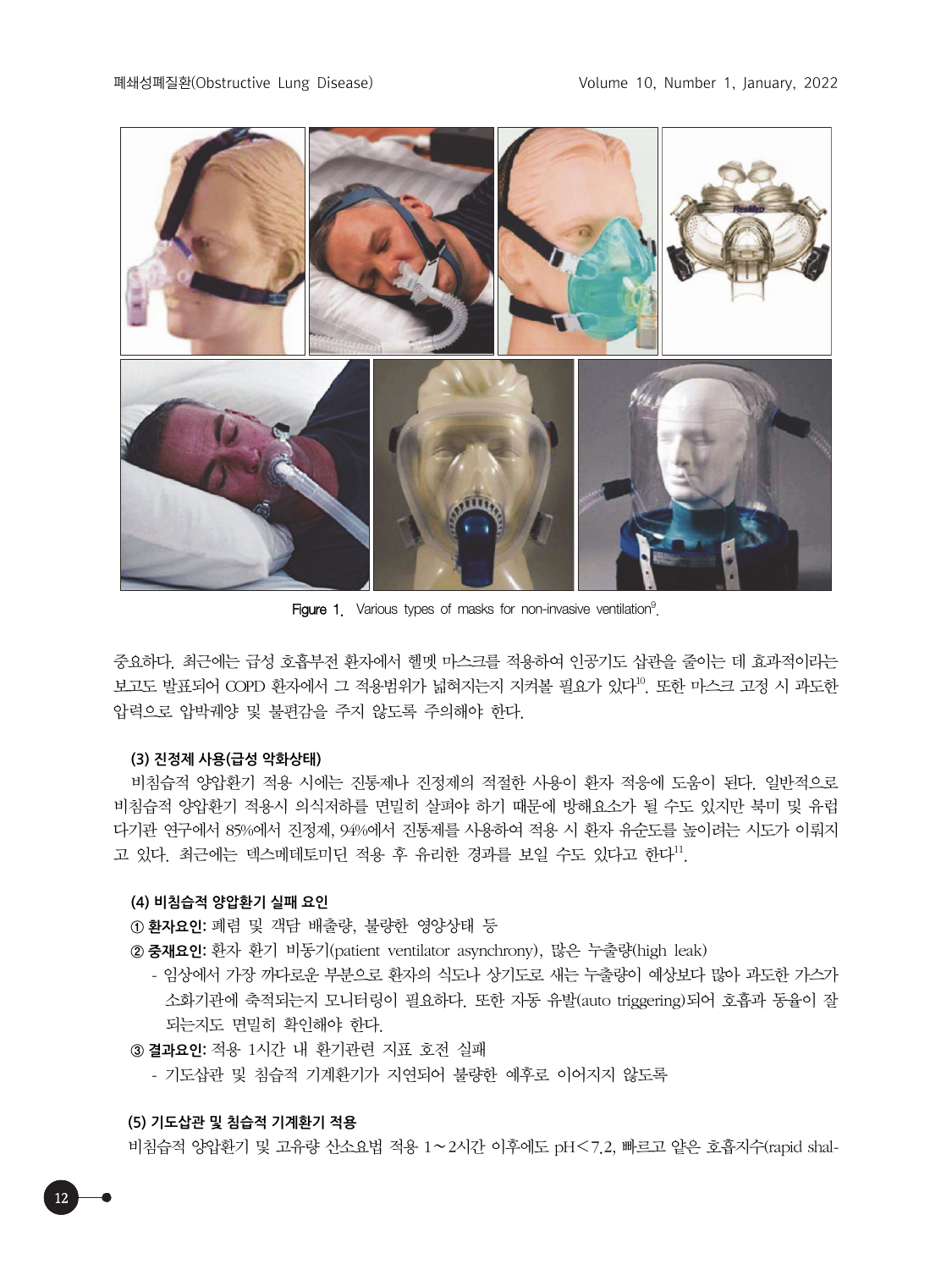low breathing index, RSBI)>105, 의식저하, 저산소증 악화 및 호흡부전, 증상 호전 없는 경우에는 인공 기도삽 관 및 침습적 기계환기 적용을 늦춰서는 안 되겠다.

## **(6) 가정용 양압기 관리 실태**

양압환기요법을 결정한 주치의가 적용한 환자의 로그를 접근하여 이벤트를 확인하거나 셋팅을 조절하는 세밀 한 작업이 필요하지만 국내에서는 아직 이런 접근에 대해 모르거나 세심한 관리가 잘 이뤄지지 않는 실정이다. 최근 수도권지역 가정용 인공호흡기 관리 상태를 조사한 연구를 보면 COPD 환자가 20% 정도를 차지하고 있으나 환자 가족이나 장비대여 업체에서 관리를 전적으로 하는 경우가 대부분이었다.

#### **3) 보헙급여기준**

#### **(1) 비침습적 양압환기**

동맥혈 가스 검사결과지는 이산화탄소 분압이 2회 이상 다른 날짜로 45 mmHg 이상

복지부장관이 고시하는 희귀난치질환자 또는 만성호흡부전을 동반한 중추신경계·폐질환·선천성 심장질환 자로 개별 검사항목 및 상병진단기준을 충족하고, 임상증상과 이산화탄소분압 검사결과가 인공호흡기 급여대상 에 해당하는 것으로 진단되어 등록신청서를 발급받아 공단에 등록된 자(https://www.nhis.or.kr/nhis/policy/wbhada17000m01.do)

#### **(2) 고유량 비강 캐뉼라 산소요법**

2016년 8월부터 행위수가가 지정되었으며 적용 기준은 호흡부전 및 저산소증 환자에서 성인 15 L/분 이상이 다. 현재 COPD 환자에서 세분화된 적용기준은 없으므로 급성 및 만성 호흡부전이 있고 고유량산소요법에서 15 L 이상인 경우 적용대상이 된다.

## **3. 결론**

COPD 급성 악화를 동반한 고탄산혈증 급성 호흡부전 환자에서 비침습적 양압환기 및 고유량 산소요법은 불필요한 기도삽관 및 침습적 기계환기를 예방하여 예후를 개선할 수 있다. 특히 적용 초기 1∼2시간 이내 기도삽관이 지연되는 경우 불량한 예후로 이어질 수 있어 면밀한 주의가 필요하겠다.

만성 안정형 COPD 환자에서도 삶의 질 개선 및 급성 악화 예방 등의 목적으로 적용 범위를 넓혀가고 조기 적용으로 가이드라인이 발표되고 있으며, 고유량 산소요법은 앞으로 적용이 더욱 확대될 것으로 기대된다.

### **References**

- 1. Díaz Lobato S, Mayoralas Alises S. Modern non-invasive mechanical ventilation turns 25. Arch Bronconeumol 2013;49:475-9.
- 2. Duiverman ML. Noninvasive ventilation in stable hypercapnic COPD: what is the evidence? ERJ Open Res 2018; 4:00012-2018.
- 3. Macrea M, Oczkowski S, Rochwerg B, Branson RD, Celli B, Coleman JM 3rd, et al. Long-term noninvasive ventilation in chronic stable hypercapnic chronic obstructive pulmonary disease. An Official American Thoracic Society Clinical Practice Guideline. Am J Respir Crit Care Med 2020;202:e74-87.
- 4. Rochwerg B, Brochard L, Elliott MW, Hess D, Hill NS, Nava S, et al. Official ERS/ATS clinical practice guidelines: noninvasive ventilation for acute respiratory failure. Eur Respir J 2017;50:1602426.
- 5. Barnes T, Zochios V, Parhar K. Re-examining permissive hypercapnia in ARDS: a narrative review. Chest 2018; 154:185-95.